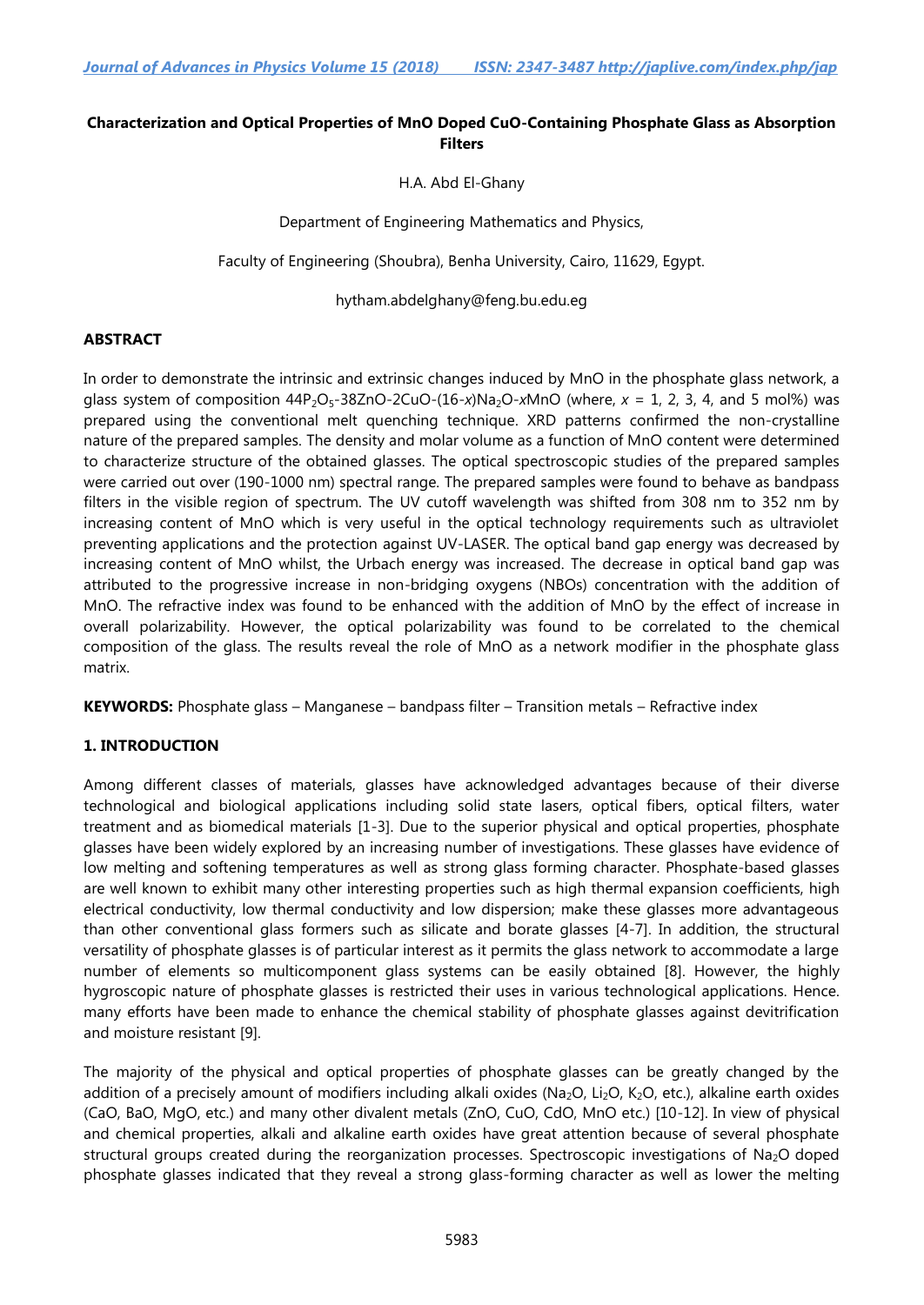point of the composition [13,14]. Meanwhile, phosphate glasses with ZnO have proven to enhance the chemical durability of the glass system since they possess a structure based on P-O-Zn other than P-O-P bonds [15,16].

Phosphate glasses containing transition metal ions such as copper, iron, manganese, cadmium, vanadium, etc., have received increased attention because they generally have interesting optical, electrical and magnetic properties [17-19]. Copper  $(Cu^{2+})$  can be acted as a good modifier to enhance the semiconducting properties in phosphate-based glasses [20]. Furthermore, it can modify the absorption behavior of the phosphate-based glass systems and can be considered as a color center in such glass systems [21]. Copper doped phosphate glasses have proven to possess an interesting optical attitude associated with the presence of two optical absorption bands at both the ultraviolet and visible-near infrared regions of spectrum, forming which so called an optical bandpass filter [22]. Optical bandpass filters are well known for their transmission of light only with a certain wavelengths. Apart from these, manganese ( $Mn^{2+}$ ) comes as a network modifier which can exists in different valence states inside the glass matrix. Phosphate-based glasses doped with manganese are interesting due to their structural properties and their coordination [23,24]. It turns out that manganese ions can be utilized as a paramagnetic tool to study the structure and properties of glassy systems, due to the strong influence of manganese ions on optical and magnetic properties of glass [25].

From interesting point of view, copper-containing phosphate glasses doped with a transition metal oxide can be technologically important materials especially when act as optical bandpass filters due to the potential role of the transition metal in controlling the transmission of light. In previous studies [26,27], it is indicated that the parameters of the optical bandpass filers are influenced by the presence of different transition metal ions inside the copper-phosphate glass matrix. The center, height, and width of the transmission band in addition to the filter color were clearly affected by changing the transition metal content. The aim of the present work is to study the role of manganese ions in a copper-phosphate glass matrix as an optical bandpass filters. According to available knowledge, no data has been reported in such subject. Consequently, the physical and optical properties of a proposed glass system with the chemical composition  $44P_2O_5-38ZnO-2CuO-(16-Zn)$  $x)Na<sub>2</sub>O-xMnO$  (where,  $x = 1, 2, 3, 4$ , and 5 mol%) have to be discussed.

### **2. EXPERIMENTAL PROCEDURE**

The glasses under study were prepared by the conventional melt quenching technique. Analytically pure grade chemicals of ammonium dihydrogen orthophosphate  $NH_4H_2PO_4$ , zinc oxide ZnO, sodium carbonate NaCO<sub>3</sub>, copper oxide CuO and manganese oxide MnO were used as starting materials. A glass system with the chemical composition  $44P_2O_5-38ZnO-2CuO-(16-x)Na_2O-xMnO$  (where,  $x = 1, 2, 3, 4,$  and 5 mol%) was prepared by weighing the required amount of materials, then they were mixed and grinded in a mortar pestle for 30 minutes. The mixture was introduced in a porcelain crucible and heated for one hour in a muffle furnace regulated at 260 $\pm$ 5 °C to release the gases such as CO<sub>2</sub> and NH<sub>3</sub>. Then the crucible was transferred to the melting furnace at  $1000 \pm 5$  °C and was let to melt for one hour. The melt was rotated several times to ensure the maximum homogeneity of the mixture. Finally, the melt was immediately transferred again to the muffle furnace at 260 $\pm$ 5 °C and casted using stainless steel mould with pressing plate to obtain thin disks of diameters ≈ 2.5 cm. The annealing process is a required step to relive the internal strains and cracks that would remain within glass samples during the quenching process. The molar formula of the glass samples employed in the present work are indicated in Table1.

The density of the prepared glass samples was measured at room temperature using the conventional Archimedes' method, with toluene as an immersion liquid of stable density (0.868 g/cm<sup>3</sup>) as [28]:

$$
\rho = \frac{W_{air}}{(W_{air} - W_{liq})} \rho_o \tag{1}
$$

Where, *Wair* and *Wliq* are the weights of the sample in air and in liquid respectively. The molar volume was calculated from the molecular weight, *M* and the density, *ρ* as [28]: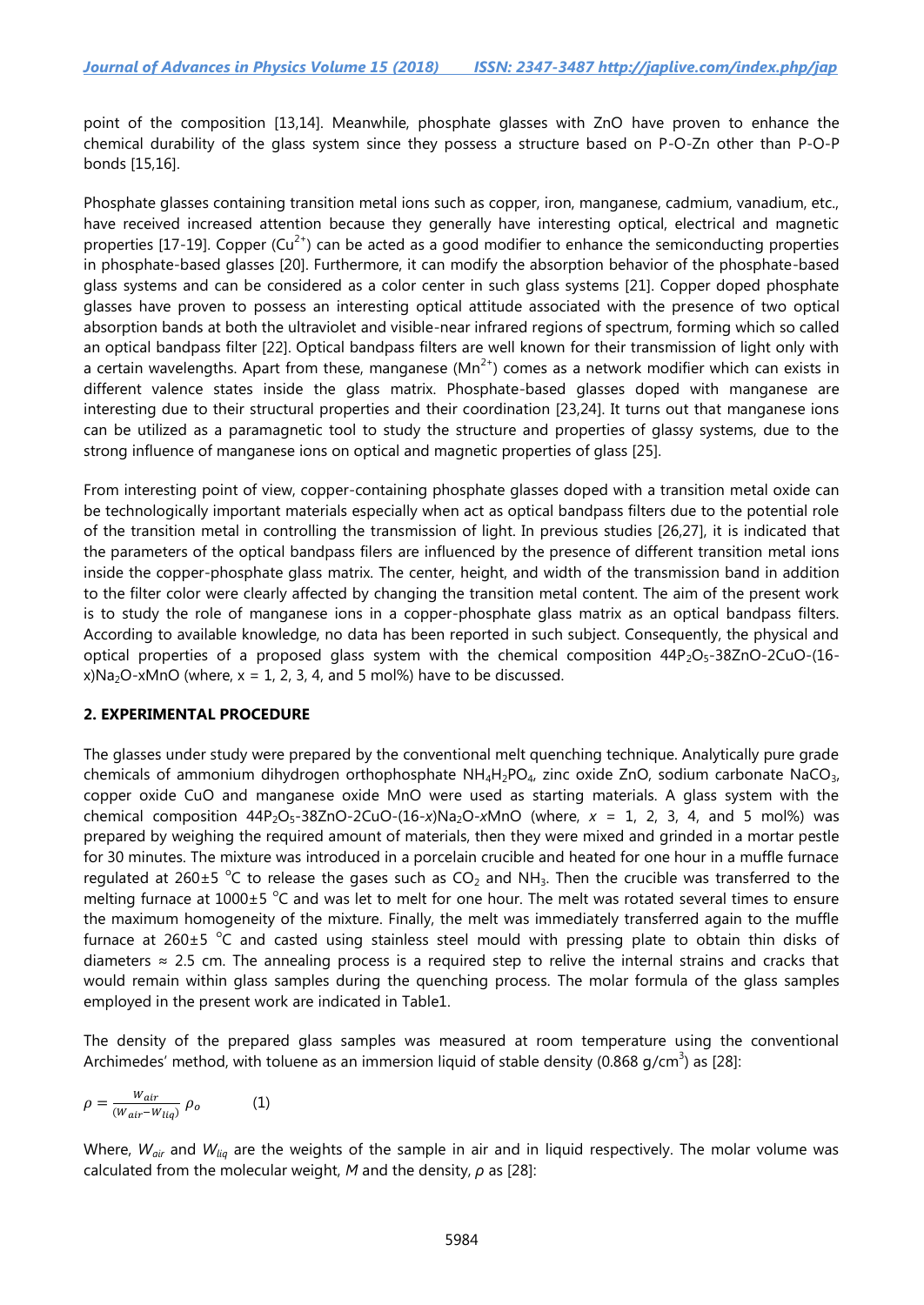$V_M = \frac{M}{I}$  $\rho$ (2)

| Sample<br>code    | Chemical composition<br>(mol. %            | Average molecular<br>weight, M<br>(q/mole) | Density, $\rho$<br>(q/cm <sup>3</sup> ) | Molar<br>volume, $V_M$<br>(cm <sup>3</sup> /mole) |
|-------------------|--------------------------------------------|--------------------------------------------|-----------------------------------------|---------------------------------------------------|
| PM <sub>n1</sub>  | $44P_2O_5 - 38ZnO - 2CuO - 15Na_2O - 1MnO$ | 104.980                                    | 2.985                                   | 35.169                                            |
| PM <sub>n2</sub>  | $44P_2O_5 - 38ZnO - 2CuO - 14Na_2O - 2MnO$ | 105.069                                    | 3.005                                   | 34.965                                            |
| PM <sub>n</sub> 3 | $44P_2O_5 - 38ZnO - 2CuO - 13Na_2O - 3MnO$ | 105.159                                    | 3.036                                   | 34.637                                            |
| PM <sub>n4</sub>  | $44P_2O_5 - 38ZnO - 2CuO - 12Na_2O - 4MnO$ | 105.249                                    | 3.069                                   | 34.294                                            |
| PM <sub>n5</sub>  | $44P_2O_5 - 38ZnO - 2CuO - 11Na_2O - 5MnO$ | 105.338                                    | 3.105                                   | 33.925                                            |

### **Table 1. Chemical composition, average molecular weight, density and molar volume of the prepared glass samples.**

### **3. RESULTS AND DISCUSSIONS**

### **3.1 Characterization and physical studies**

The glass formability of the prepared samples has been examined by means of X-ray diffraction (XRD) technique. The XRD pattern of the prepared glass samples with different MnO concentrations is indicated in Fig. 1. The diffraction pattern shows a diffuse scattering with no significant crystalline peaks can be observed. This assures the amorphous nature of the prepared samples.





The presence of MnO with different concentrations in the glass matrix might influence the glass structure due to the potential modification process. The change in glass structure can be demonstrated in terms of the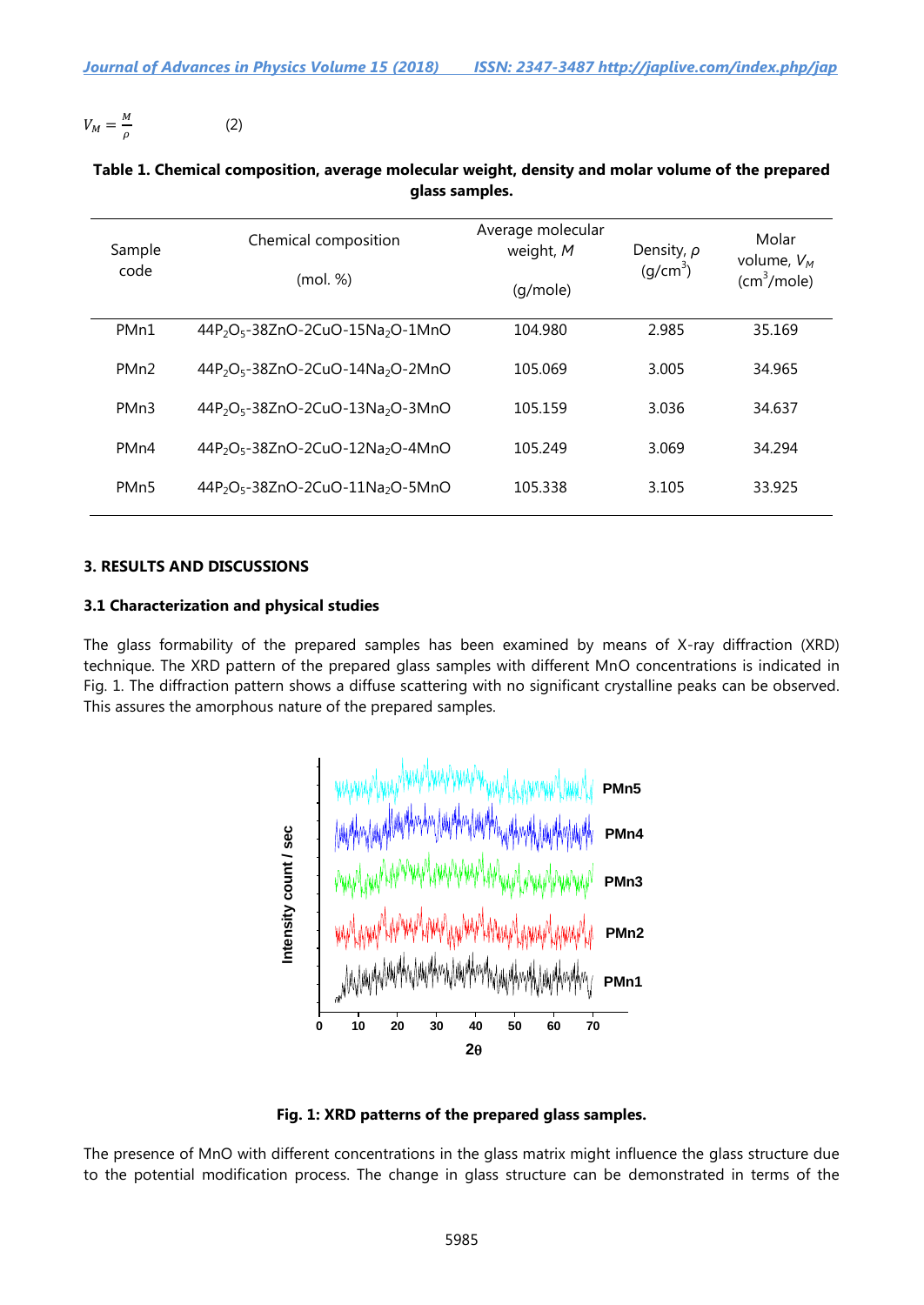molar volume since it depends on the spatial distribution of the ions that compose the glass network. Hence, it is important to determine the glass density from which the molar volume of the glass can be deduced. The variations in the density and the corresponding molar volume of the prepared glass as a function of MnO concentration are listed in Table 1 and depicted in Fig. 2. It can be noticed that the density is gradually increased from 2.985 gm/cm<sup>3</sup> to 3.105 gm/cm<sup>3</sup> as the MnO content is increased. The increase in density can be attributed to the replacement of the low molecular weight Na<sub>2</sub>O by the high molecular weight MnO. On the other hand, the molar volume is found to be linearly decreased from 35.169 cm<sup>-3</sup> to 33.925 cm<sup>-3</sup> by increasing content of MnO. The decrease in molar volume can be explained by the structural changes in the glass network when Na<sub>2</sub>O is replaced by MnO. This is due to the formation of P—O—Mn bond linkages which construct some new interconnections reticulating the phosphate network and thus lead to close the vitreous structure. It is quite clear that addition of MnO plays a noticeable role in stabilizing the glass structure. Similar results have been obtained by Omrani et al. 2014 [29].

The concentration of manganese ions and consequently, some other related physical parameters can be determined using the following relations [30]:

Ionic concentration,  $N(ions/cm^{-3}) = \frac{(Avogadro's)^2}{\sqrt{3}}$  $(glass average molecular weight)$ (3)

Mean spacing between manganese ions,  $r_i(A^o) = (1/N)^{\frac{1}{3}}$ (4)

Polaron radius,  $r_p(A^o) = \frac{1}{2}$  $\frac{1}{2}(\pi/6N)^{\frac{1}{3}}$ (5)

Field strength,  $F(cm^2) = Z/r_p^2$ (6)

Where, Z is the valence of manganese ions. The calculated values of the ionic concentration, mean Mn-Mn spacing, polaron radius and field strength as a function of MnO content are listed in Table 2. It can be noticed that both the mean Mn—Mn spacing and the polaron radius decrease with increasing content of MnO. This can be related to a decrease in the activation energy with increasing MnO content [31]. It can be clearly observed that the values of the polaron radius is smaller than that of the mean Mn—Mn spacing for all compositions as represented by Fig. 3. Table 2 indicates an increase the ionic concentration with increasing content of MnO which can be attributed to the decrease in Mn—Mn spacing. This seems to be consistent with the obtained results of the density and molar volume. Moreover, the data reveal that a stronger field is generated around the manganese ions with increasing the content of MnO which seems to be related to the decrease of Mn—Mn spacing.



**Fig. 2: Variation of density and molar volume with respect to MnO content.**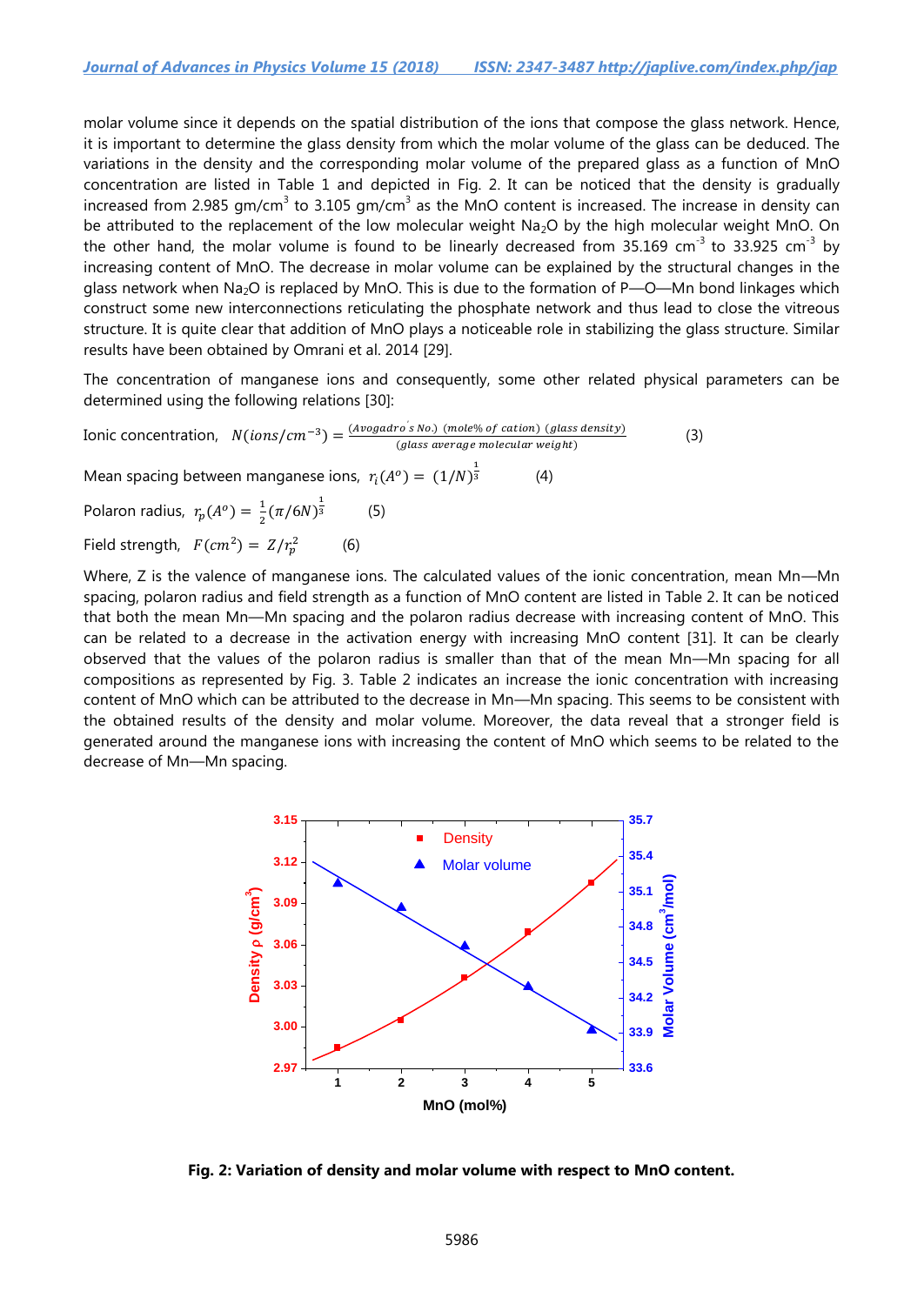

#### **Fig. 3: Variation of manganese ions separation and polaron radius with respect to MnO content.**

| Table 2. Experimental values of some physical parameters of the prepared glass samples. |  |  |  |  |
|-----------------------------------------------------------------------------------------|--|--|--|--|
|                                                                                         |  |  |  |  |

| Physical parameter                                         | PM <sub>n1</sub> | PM <sub>n2</sub> | PM <sub>n</sub> 3 | PM <sub>n4</sub> | PM <sub>n</sub> 5 |
|------------------------------------------------------------|------------------|------------------|-------------------|------------------|-------------------|
| Ionic concentration, N $(x10^{20}$ ions/cm <sup>-3</sup> ) | 1.71             | 3.45             | 5.22              | 7.03             | 8.89              |
| Mean Mn—Mn spacing, $r_i(A^{\circ})$                       | 18.01            | 14.26            | 12.42             | 11.25            | 10.41             |
| Polaron radius, $r_p(A^{\circ})$                           | 7.26             | 5.75             | 5.01              | 4.53             | 4.19              |
| Field strength, F $(x10^{14} cm^{-2})$                     | 3.80             | 6.05             | 7.98              | 9.74             | 11.38             |

### **3.1 Optical investigations**

One of the fundamental tools to characterize the structure of glassy systems is the UV-visible-near IR spectroscopy. The optical spectroscopic analyses of the prepared glass have been carried out over the wavelength range of (190-1000 nm). Figure 4 shows the wavelength dependence of the absorption spectra of the prepared glass samples. A general increase in absorbance with increasing content of MnO is observed; which can be attributed to the change in the glass composition. The fundamental absorption edge is found to be shifted towards higher wavelength with increasing the content of MnO. The absence of sharp absorption edge supports the non-crystalline nature of prepared glass. Moreover, a broad absorption band in the visiblenear IR can be clearly observed at 800 nm with no detectable shift can be noticed. This absorption band is assigned to  ${}^{2}B_{1g} \rightarrow {}^{2}B_{2g}$  transition of Cu<sup>2+</sup> ions and may be attributed to the superposition of three electron transitions in d-orbitals corresponding to  ${}^2B_{1q}$   $\rightarrow$   ${}^2E_{2}$ ,  ${}^2B_{1q}$   $\rightarrow$   ${}^2A_{1q}$  and  ${}^2B_{1q}$   $\rightarrow$   ${}^2B_{2q}$  transitions [32]. Figure 5 shows the wavelength dependence of the transmission spectra of the prepared glass samples. It can be clearly observed that the transmittance is generally decreased with increasing the MnO content which gives the indication of consistency between both of absorption and transmission spectra. In all glass samples, a broad transmission band with sufficiently high intensity can be distinguished in the spectral range 350-800 nm with a meta center at about 520 nm. This means that the prepared glass samples behave as bandpass filters with an appropriate transmission of visible light.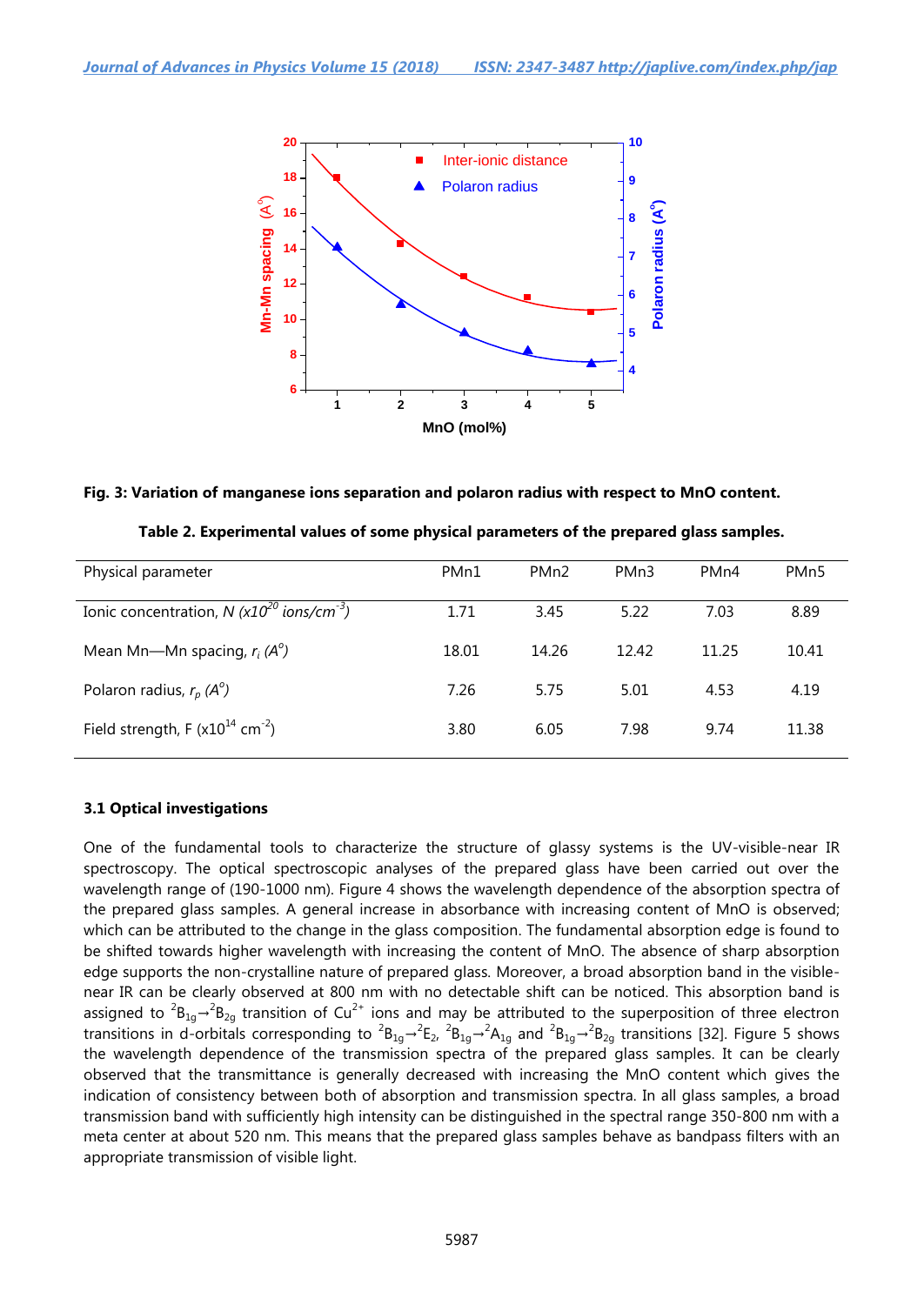

**Fig. 4: Absorption spectra of the prepared glass samples.**



**Fig. 5: Transmission spectra of the prepared glass samples.**

When dealing with optical bandpass filters, several essential parameters must be taken into account such as peak position, height, width, area, etc. However, one should expect a significant influence of the chemical composition on the transmittance behavior of the obtained bandpass filters due to the potential changes in the characteristics of the transmission band with the addition of MnO. Table 3 represents the transmission band analyses of the obtained bandpass filter glass samples. The intensity of the transmission band is found to be decreased with increasing the MnO content while slightly changes in the center of the band can be observed. The decrease in the intensity can be related to the increase in density of the glass due to the replacement of Na<sub>2</sub>O by the heavier MnO. The presence of heavy elements in the glass matrix exhibit an increase in the density which might increases the optical absorption and finally decreases the transmission of light [32,33]. The UV cutoff wavelength is found to be shifted from 308 nm to 352 nm by increasing content of MnO as depicted in Fig. 6. The shift of the absorption edge or UV cutoff towards the higher wavelengths can be attributed to the progressive increase in the number of non-bridging oxygens (NBOs) with increasing the content of MnO [27,34]. Such spectral red shift of the UV cutoff is very useful when employing the obtained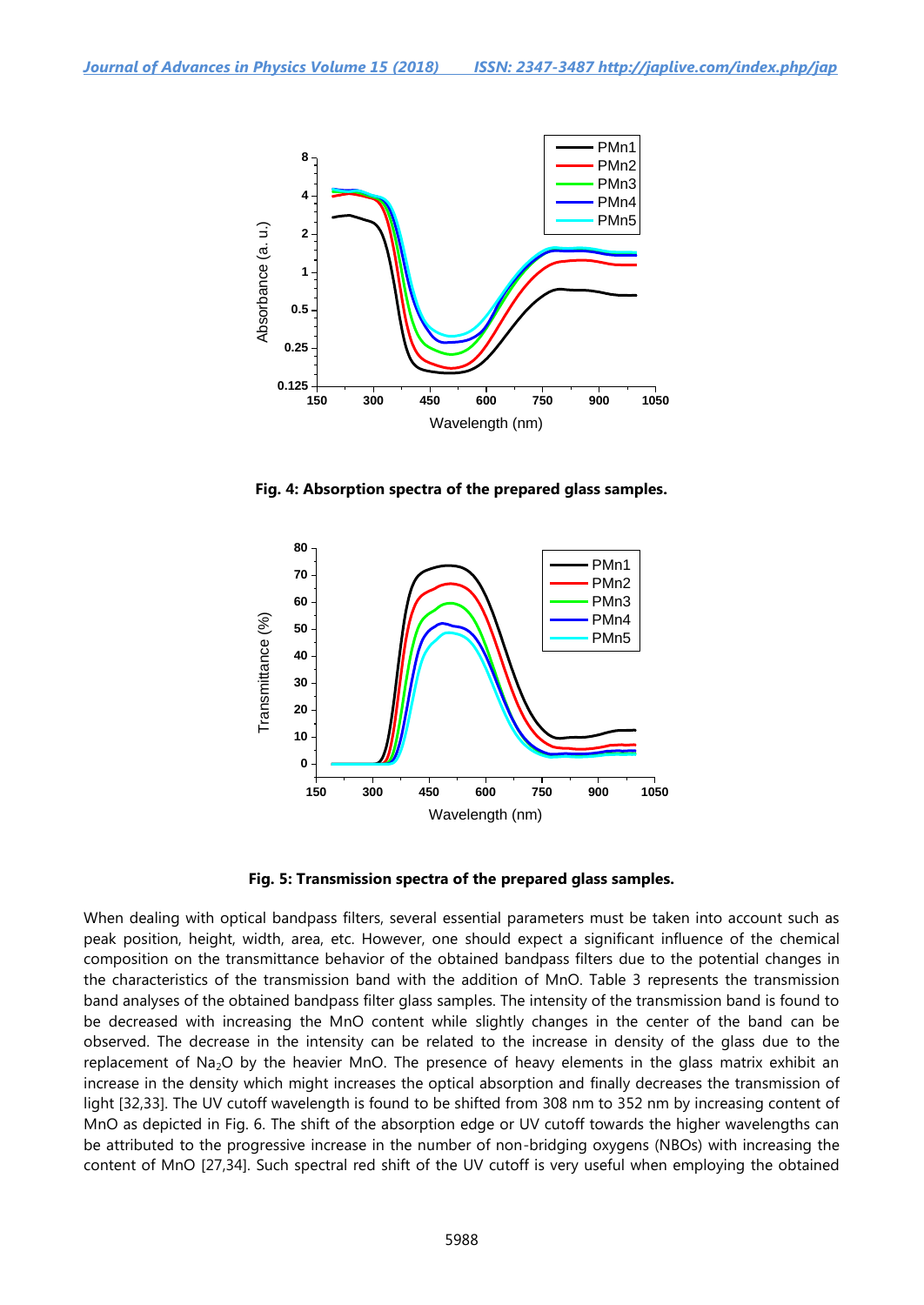bandpass filters in the optical technology requirements such as ultraviolet preventing applications and the protection from UV-LASER.

| Optical parameter | PM <sub>n1</sub> | PM <sub>n2</sub> | PMn3        | PM <sub>n4</sub> | PM <sub>n</sub> 5 |
|-------------------|------------------|------------------|-------------|------------------|-------------------|
| UV band stop (nm) | $190 - 308$      | $190 - 324$      | $190 - 335$ | $190 - 343$      | $190 - 352$       |
| Center (nm)       | 517              | 516              | 513         | 519              | 521               |
| Width (nm)        | 210              | 204              | 185         | 181              | 170               |
| Area (a.u.)       | 19877            | 18021            | 14712       | 12360            | 10879             |
| Height (%)        | 74               | 67               | 60          | 53               | 49                |

#### **Table 3. Experimental values of the optical bandpass filter parameters.**



**Fig. 6: UV band stop for prepared glass samples.**

Once again, the optical absorption measurements can be employed in order to calculate the absorption coefficient as a function of the photon energy using the relation [26-28]:

$$
\alpha(\nu) = 2.303 \left( \frac{A}{t} \right) \tag{7}
$$

Where, *A* is the absorbance and *t* is the thickness of the glass sample. Consequently, the optical band gap energy can be evaluated by means of the general relation proposed by Mott and Davies [35]:

$$
\alpha h v = B (h v - E_g)^n \tag{8}
$$

Where, *B* is constant and *n* is an index associated to the mechanism of inter-band electronic transitions. In the above equation  $n = 1/2$  or 2 refers to direct or indirect allowed transitions and  $n = 3/2$  or 3 refers to direct or indirect forbidden transitions. Therefore, the direct and indirect optical band gaps can be evaluated from the plots of  $(ahv)^2$  and  $(ahv)^{1/2}$  versus  $hv$  as shown in Figs. 7 and 8 respectively. The plots are observed to be linear in the region of strong absorption near the fundamental absorption edge hence, the direct optical band gap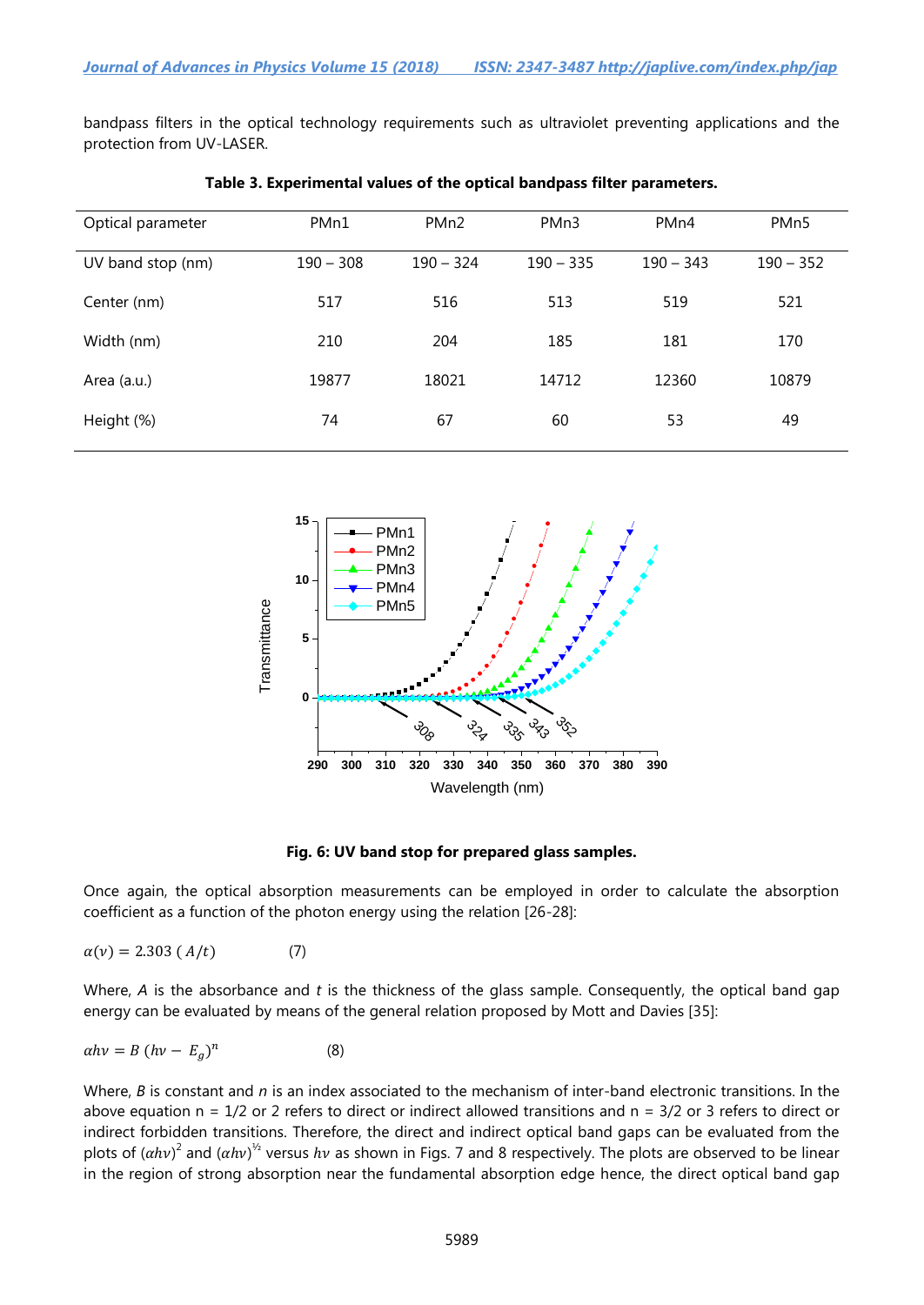values can be determined by extrapolating the linear portion of the graph to  $(ahv)^2 = 0$  while indirect band gap values can be determined by extrapolating the linear portion of the graph to  $(\alpha h\nu)^{\frac{1}{2}} = 0$ . The experimental values of the direct and indirect optical band gap are listed in Table 4 with an estimated probable error of ±0.02 eV.

It is important here to indicate that the structural disorder in the glass network has a notable influence on electronic transitions scheme near the absorption edge. Due to the changes in the chemical composition, there is a chance of producing localized states in the forbidden energy band causing band tails within the band gap. Thus the photons with energy lower than the energy band gap might be absorbed leading to some disorder in the vitreous system [36]. The degree of disorder in the prepared glass samples can be estimated from the width of such band tails described by Urbach energy, *ΔE* using the relation [36]:

$$
\alpha = \alpha_o \exp\left(\frac{h\nu}{\Delta E}\right) \tag{9}
$$

Where,  $\alpha$  is the absorption coefficient and  $\alpha_0$  is constant. As depicted by the representative example in Fig. 9, the logarithmic plots of the absorption coefficient as a function of the photon energy for all glass samples are found to be linear near the absorption edge which verifying the Urbach relation. Therefore, Urbach energy, *ΔE* can be easily determined by taking the reciprocal of the slope of the linear region depicted in the Urbach graphs. The experimental values of the Urbach energy are listed in Table 4 with an estimated probable error of ±0.02 eV.



**Fig. 7: Determination of the direct optical band gap energy.**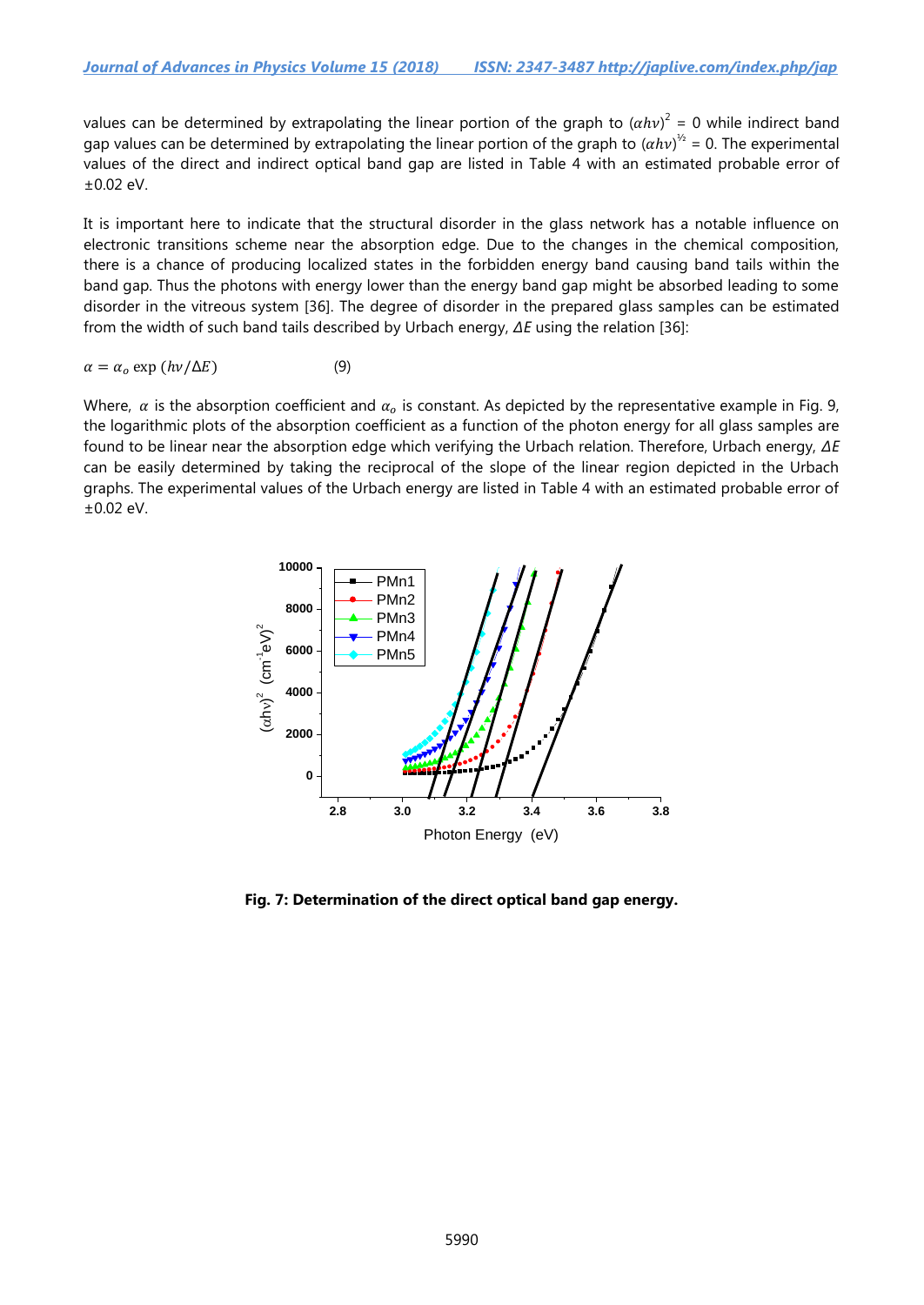

**Fig. 8: Determination of the indirect optical band gap energy.**



**Fig. 9: A representative example for determination of Urbach energy for MnO 2% content.**

| Table 4. Direct and indirect optical band gaps, Urbach energy, refractive index and polarizability of the |
|-----------------------------------------------------------------------------------------------------------|
| prepared glasses.                                                                                         |

| Optical parameter              | PMn1  | PM <sub>n2</sub> | PM <sub>n</sub> 3 | PM <sub>n4</sub> | PM <sub>n</sub> 5 |
|--------------------------------|-------|------------------|-------------------|------------------|-------------------|
| Direct optical band gap (eV)   | 3.40  | 3.29             | 3.21              | 3.13             | 3.08              |
| Indirect optical band gap (eV) | 3.16  | 3.09             | 2.99              | 2.92             | 2.82              |
| Urabach energy (eV)            | 0.222 | 0.235            | 0.252             | 0.284            | 0.303             |
| Refractive index               | 2.35  | 2.37             | 2.40              | 2.42             | 2.45              |
| Polarizability $(A^{\circ 3})$ | 0.239 | 0.241            | 0.243             | 2.45             | 2.48              |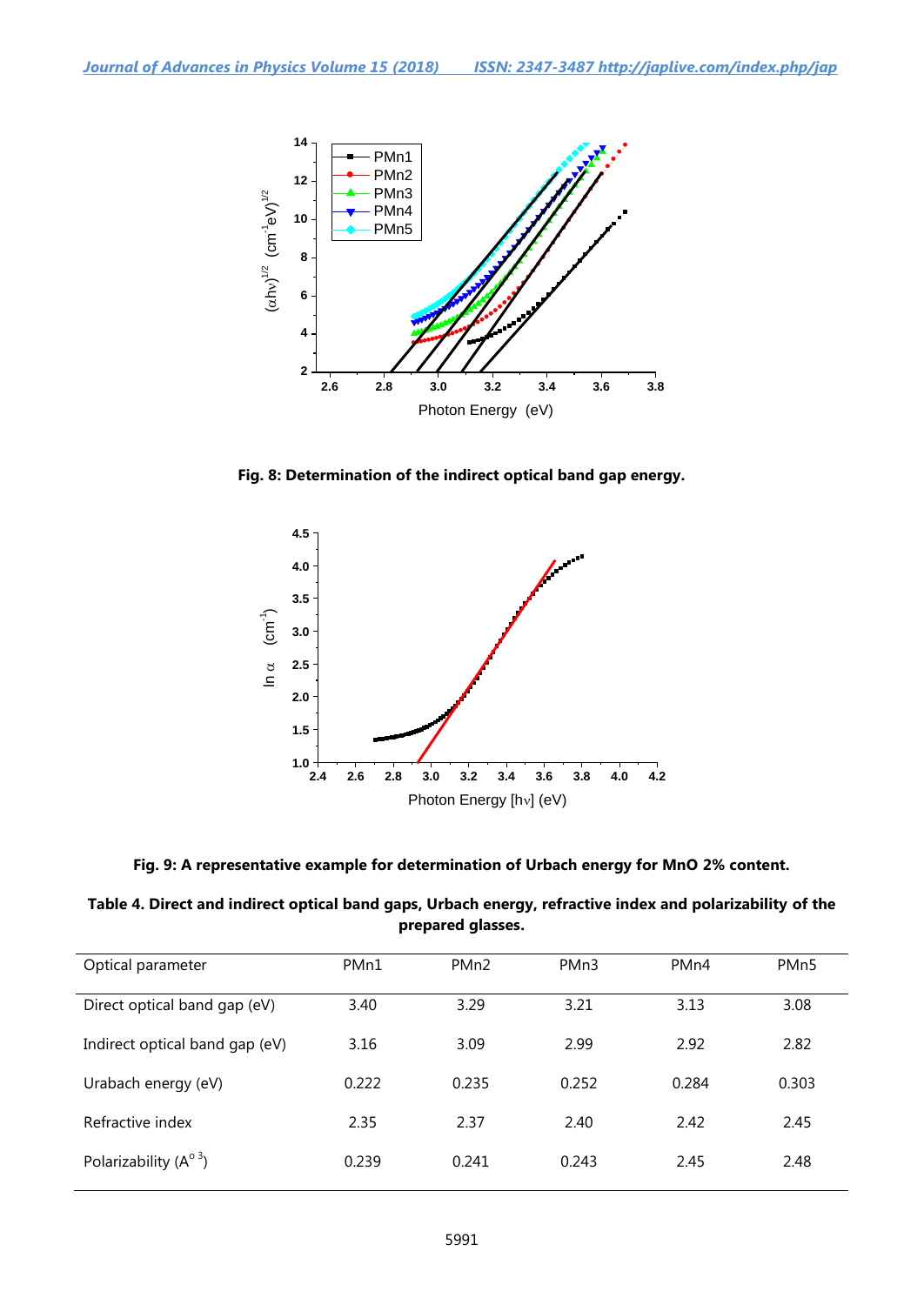The direct and indirect optical band gaps are found to be linearly decreased with increasing content of MnO as shown in Fig. 10. The decrease in the optical band gap energy can be attributed to the gradual increase in the concentration of the non-bridging oxygen ions (NBOs) that binds the excited electrons much weakly than the bridging oxygen. The replacement of Na<sub>2</sub>O with MnO in the glass matrix indicates an increase of the divalent  $Mn^{2+}$  ions (create two non-bridging oxygens in the phosphate network) at the expense of the monovalent Na<sup>+</sup> ions (create one non-bridging oxygen in the phosphate network) causing a progressive increase in the number of the non-bridging oxygens [34]. It can be observed that the direct optical band gap is ranged from 3.40 eV to 3.08 eV while the indirect optical band gap is ranged from 3.16 eV to 2.82 eV. The smaller values of the indirect band gap can be attributed to the presence of the localized energy states in the forbidden band as evaluated by the Urbach energy. As presented in Table 4, the Urbach energy values are found to be increased from 0.222 eV to 0.303 eV which indicate more structural disorder in the glass system with increasing content of MnO [37].



**Fig. 10: Variation of direct and indirect optical band gap energy with respect to MnO content.**

Determination of the refractive index is of great importance in the glassy materials as it provides significant information about the interaction of light with the vitreous matrix. The refractive index can be determined for different glass samples by means of the Lorenz–Lorenz equation [38,39]:

$$
\frac{n^2 - 1}{n^2 + 2} = 1 - \sqrt{\frac{E_g}{20}}\tag{10}
$$

Where,  $E_q$  is the optical band gap energy. The experimental values of the refractive index for different prepared glass samples are listed in Table 4 and the compositional dependence of the calculated values of the refractive index is depicted in Fig. 11. The data reveal an increase of the refractive index which can be attributed to the changes in glass composition with increasing the MnO content. This can be understood on the basis that the refractive index is greatly related to the overall polarizability of the glass system. Optical polarizability is a property of optical materials that expresses the response of the electrons when exposing to an external electric field hence, polarizability can be considered as a measure of the degree of deformation of the valence electron cloud in the glassy systems [40]. Generally, the presence of highly polarizable cations to the glass matrix causes effective retardation of the light propagation through the vitreous network leading to a notable increase in the refractive index [41]. Therefore, The addition of a higher polarizable species such as  $Mn^{2+}$ (cation polarizability = 0.554 A<sup>o 3</sup>) at the expense of lower polarizable Na<sup>+</sup> (cation polarizability = 0.181 A<sup>o 3</sup>) [42] could be the reason for increasing of the refractive index. The polarizability of the prepared glass samples can be deduced through Lorenz–Lorenz equation as [43]: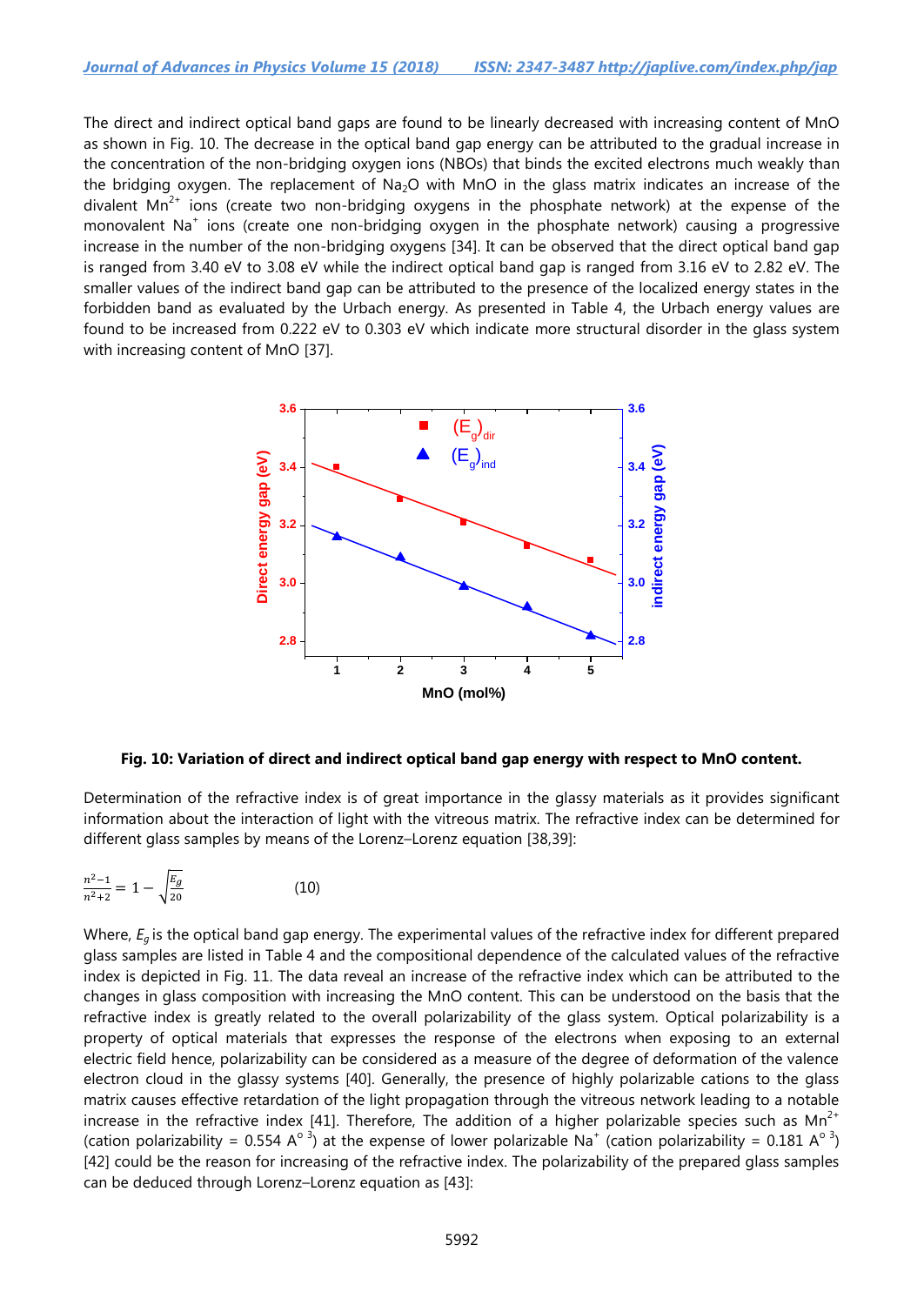$$
\alpha_M = \frac{3}{4\pi N_A} \frac{n^2 - 1}{n^2 + 2} \tag{11}
$$

Where, N<sub>A</sub> is the Avogadro's number. The calculated values of the optical polarizability for different prepared glass samples are listed in Table 4. One should expect that the refractive index and the optical polarizability must have the same trend and are depicted in Fig. 11. It is quite clear that the chemical composition of the glass (i.e., replacing of Na<sub>2</sub>O by MnO) plays the main role in changing both the refractive index and the optical polarizability.



**Fig. 11: Compositional dependent of refractive index and polarizability.**

# **CONCLUSIONS**

Glass system of composition  $44P_2O_5-38ZnO-2CuO-(16-x)Na_2O-xMnO$  (where,  $x = 1$ , 2, 3, 4, and 5 mol%) was prepared using the conventional melt quenching technique. The density was found to be increased with increasing content of MnO while the molar volume showed an opposite trend by which it was indicated that MnO played a noticeable role in stabilizing the glass structure. The ionic concentration of manganese ions, mean Mn—Mn spacing, polaron radius and field strength were calculated. The optical spectroscopic studies of the prepared samples were carried out over (190-1000 nm) spectral range. The prepared samples were found to behave as bandpass filters in the visible region of spectrum. The optical analyses of the transmission band of the obtained bandpass filters were determined. The direct optical band gap was ranged from 3.40 eV to 3.08 eV while the indirect optical band gap is ranged from 3.16 eV to 2.82 eV. The decrease in optical band gap was attributed to the progressive increase in non-bridging oxygens (NBOs) concentration with the addition of MnO. The Urbach energy values is found to be increased from 0.222 eV to 0.303 eV which indicate more structure disorder in the glass system with increasing content of MnO. The compositional dependent of the refractive index and optical polarizability of the obtained glasses were evaluated. The increase of refractive index with increasing content of MnO is attributed to the increase of the overall polarizability of the glasses due to the addition of a higher polarizable species of Mn<sup>2+</sup> at the expense of lower polarizable species of Na<sup>+</sup>. The results revealed the modifier role of MnO in the phosphate glass network.

### **ACKNOWLEDGMENT**

Deep thanks to Dr. Ahmed El-Basaty, Faculty of Industrial Education, Helwan University; for his help and facilitating the use the equipment for preparing the glass samples.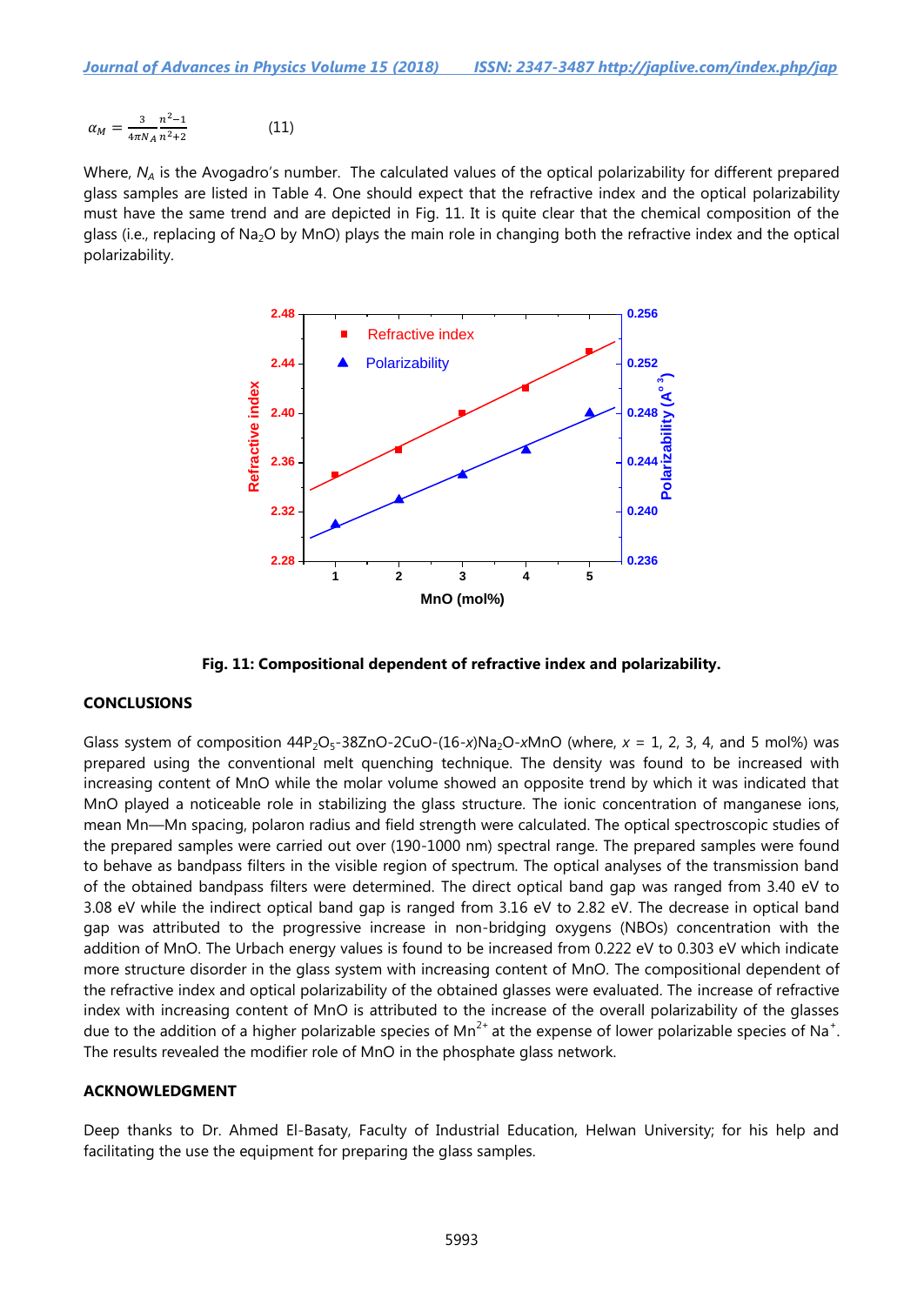### **REFERENCES**

1. N.P. Bansal and R.H. Doremus, "Handbook of Glass Properties", Academic Press, 1986.

2. J.H. Campbell, J.S. Hayden and A. Marker, "High-power solid-state lasers: a laser glass perspective", Int. J. Appl. Glass Sci., vol. 2, pp. 3-29, 2011.

3. J.S. Fernandes, P. Gentile, R.A. Pires, R.L. Reis and P.V. Hatton, "Multifunctional bioactive glass and glass-ceramic biomaterials with antibacterial properties for repair and regeneration of bone tissue", Acta Biomater., vol. 59, pp. 2-11, 2017.

4. R.K. Brow, "Review: the structure of simple phosphate glasses", J. Non-Cryst. Solids, vol. 263-264, pp.1- 28, 2000.

5. P. Pascuta, G. Borodi, N. Jumate, I. Vida-Simiti, D. Viorel and E. Culea, "The structural role of manganese ions in some zinc phosphate glasses and glass ceramics" J. Alloy. Compd., vol. 504, pp. 479-483, 2010.

6. B.P. Choudhary and N.B. Singh, "Properties of silver phosphate glass in the presence of nanosize cobalt and nickel oxides", J. Non-Cryst. Solids, vol. 440, pp. 59-69, 2016.

7. H.A. Abd El-Ghany, "Development of a New Glass for Both Visible and Near-Infrared Optical Applications" Key Eng. Mater., vol. 786, pp. 224-235, 2018.

8. B.P. Choudhary, S. Rai and N.B. Singh, "Properties of silver phosphate glass doped with nanosize zinc oxide", Ceram. Int., vol. 42, pp. 10813-10825, 2016.

9. S. Li, Y. Lu, Y. Qu, Y. Xu, L. Ming, Z. Song and Y. Yue, "Influences of ZnO on the chemical durability and thermal stability of calcium iron phosphate glasses", J. Non-Cryst. Solids, vol. 498, pp. 228-235, 2018.

10. G. Murali Krishna, Y. Gandhi, N. Venkatramaiah, R. Venkatesan and N. Veeraiah, "Features of the local structural disorder in Li<sub>2</sub>O-CaF<sub>2</sub>-P<sub>2</sub>O<sub>5</sub> glass-ceramics with Cr<sub>2</sub>O<sub>3</sub> as nucleating agent", Physica B, vol. 403, pp. 702-710, 2008.

11. M. Altaf and M.A. Chaudhry, "Physical Properties of Lithium Containing Cadmium Phosphate Glasses", J. Mod. Phys., vol. 1, pp. 201-205, 2010.

12. C. Ivascu, I.B. Cozar, L. Daraban and G. Damian, "Spectroscopic investigation of  $P_2O_5$ -CdO-Li<sub>2</sub>O glass system", J. Non-Cryst. Solids, vol. 359, pp. 60-64, 2013.

13. Y.M. Moustofa, K. El-Egili, "Infrared spectra of sodium phosphate glasses", J. Non-Cryst. Solids, vol. 240, pp. 144-153, 1998.

14. 11. M. Altaf, M.A. Chaudhry. "Physical properties of sodium cadmium phosphate glasses" Inter. J. Modern Phys. B, vol. 25, pp. 3503-3512, 2011.

15. R.K. Brow, D.R. Tallant, S.T. Myers and C.C. Phifer, "The short-range structure of zinc polyphosphate glass", J. Non-Cryst. Solids, vol. 191, pp. 45-55, 1995.

16. K. Suzuya, K. Itoh, A. Kajinami and C.K. Loong, "The structure of binary zinc phosphate glasses", J. Non-Cryst. Solids, vol. 345-346, pp. 80-87, 2004.

17. M. Ahmad, F. Salman, M. Morsi, K. El-Badry and F. Metwall, "Electrical Properties of Some Copper-Containing Phosphate Glasses", J. Mater. Sci., vol. 41, pp.1667-1669, 2006.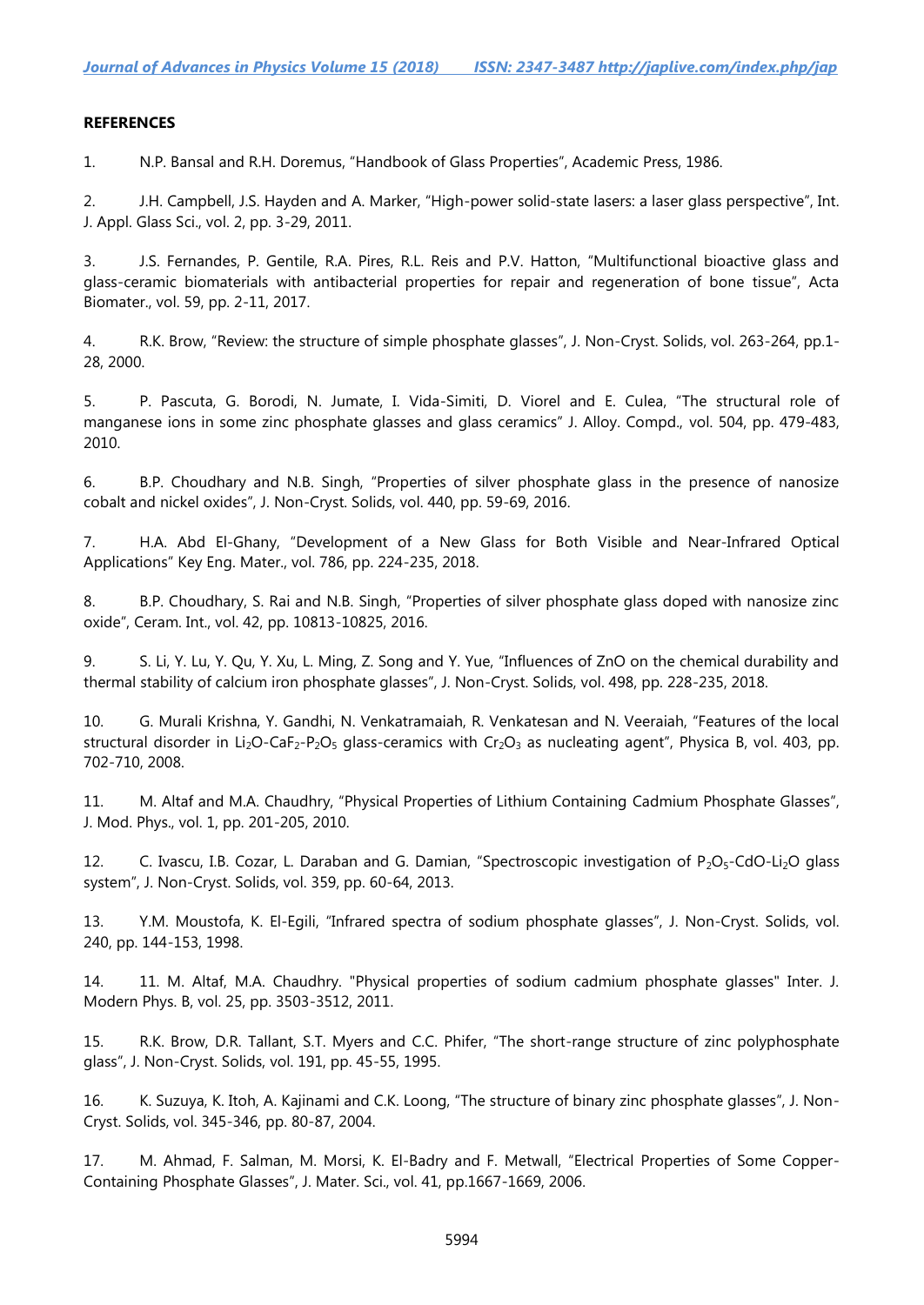18. N.K. Mohan, M.R. Reddy, C.K. Jayasankar and N. Veeraiah, "Spectroscopic and dielectric studies on MnO doped PbO-Nb<sub>2</sub>O<sub>5</sub>-P<sub>2</sub>O<sub>5</sub> glass system", J. Alloy. Comp., vol. 458, pp. 66-76, 2008.

19. X. Li, A. Lu and H. Yang, "Structure of  $ZnO-Fe<sub>2</sub>O3-P<sub>2</sub>O<sub>5</sub>$  glasses probed by Raman and IR spectroscopy", J. Non-Cryst. Solids, vol. 389, pp. 21-27, 2014.

20. G. Broglia, C. Mugoni, C. Siligardi and M. Montorsi, "Lithium and copper transport properties in phosphate glasses: A Molecular Dynamics study, J. Non-Cryst. Solids, vol. 481, pp. 522-529, 2018.

21. D.A. Magdas, R. Stefan, D. Toloman and N.S. Vedeanu, "Copper ions influence on lead–phosphate glass network", J. Mol. Struct., vol. 1056-1057, pp. 314-318, 2014.

22. H. Elhaes, M. Attallah, Y. Elbashar, M. El-Okr, M. Ibrahim, "Application of Cu<sub>2</sub>O-doped phosphate glasses for bandpass filter" Physica B: Cond. Matt., vol. 449, pp. 251-254, 2014.

23. P. Pascuta, M. Bosca, G. Borodi and E. Culea, "Thermal, structural and magnetic properties of some zinc phosphate glasses doped with manganese ions", J. Alloy. Compd., vol. 509, pp. 4314-4319, 2011.

24. W. Ahmina, M. El Moudane, M. Zriouil and M. Taibi, "Glass-forming region, structure and some properties of potassium manganese phosphate glasses", Phase Transit., vol. 89, pp. 1-11, 2016

25. S.S. Sastry and B.R. Rao, "Spectroscopic characterization of manganese-doped alkaline earth lead zinc phosphate glasses", Bull. Mater. Sci., vol. 38, pp. 475-482, 2015.

26. Y.H. Elbashar, H.A. Abd El-Ghany, "Optical spectroscopic analysis of Fe<sub>2</sub>O<sub>3</sub> doped CuO containing phosphate glass", Opt. Quant. Electron. 49:310, pp. 1-13, 2017.

27. H. Abd El-Ghany, "Cadmium Doped Copper Containing Phosphate Glass as a Bandpass Filter for Solar Cell Protection", J. Adv. Phys., vol. 14, pp. 5488-5503, 2018.

28. N. Aboulfotoh, Y. Elbashar, M. Ibrahem, M. Elokr, "Characterization of copper doped phosphate glasses for optical applications" Ceram. Int., vol. 40, pp.10395-10399, 2014.

29. R.O. Omrani, S. Krimi, J.J. Videau, I. Khattech, A. El Jazouli and M. Jemal, "Structural investigations and calorimetric dissolution of manganese phosphate glasses", J. Non-Cryst. Solids, vol. 389, pp. 66-71, 2014.

30. A.S. Rao, Y.N. Ahammed, R.R. Reddy, T.V.R. Rao, "Spectroscopic studies of Nd3+-doped alkali fluoroborophosphate glasses", Opt. Mater., vol. 10, pp. 245-252, 1998.

31. M.M. Ahmed, C.A. Hogarth and M.N. Khan, "A study of the electrical and optical properties of the GeO2-TeO<sup>2</sup> glass system", J. Mater. Sci. Lett., vol. 19, pp. 4040-4044, 1984.

32. Ch. Tirupataiah, T. Narendrudu, S. Suresh, P. Srinivasa Rao, P.M. Vinaya Teja, M.V. Sambasiva Rao, G. Chinna Ram and D. Krishna Rao, "Influence of valence state of copper ions on structural and spectroscopic properties of multi-component PbO-Al<sub>2</sub>O<sub>3</sub>-TeO<sub>2</sub>-GeO<sub>2</sub>-SiO<sub>2</sub> glass ceramic system- a possible material for memory switching devices", Opt. Mater., vol. 73, pp. 7-15, 2017.

33. Y.H. Elbashar • M.M. Rashad and D. A. Rayan, "Protection Glass Eyewear Against a YAG Laser Based on a Bandpass Absorption Filter", Silicon 9, pp. 111-116, 2017.

34. K. Subrahmanyam, M. Salagram, "Optical band gap studies on  $(55 - x)Na<sub>2</sub>O - xPbO - 45P<sub>2</sub>O<sub>5</sub> (SLP)$ glass system" Opt. Mater., vol. 15, pp. 181-186, 2000.